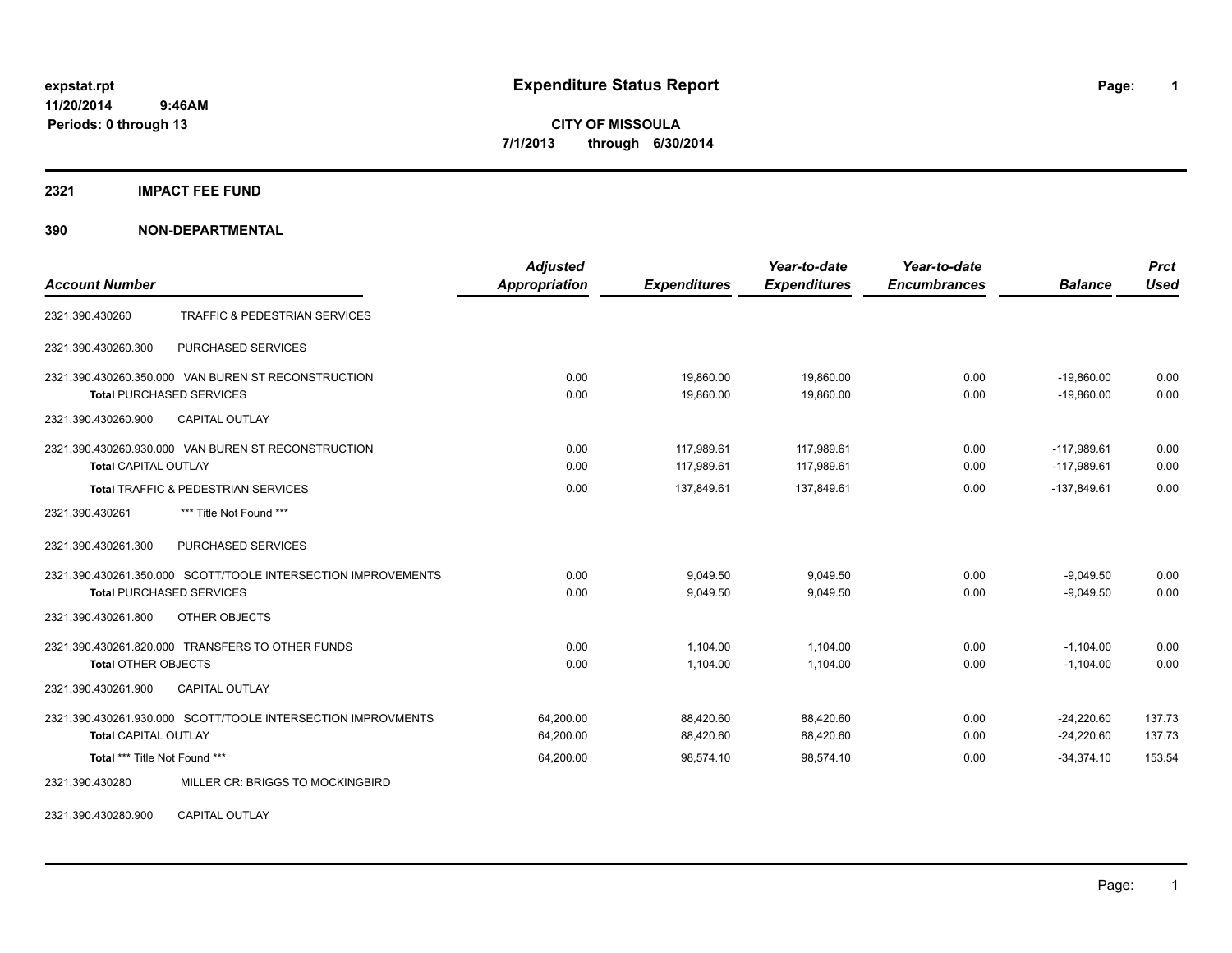**2**

**CITY OF MISSOULA 7/1/2013 through 6/30/2014**

**2321 IMPACT FEE FUND**

**390 NON-DEPARTMENTAL**

| <b>Account Number</b>                                           |                                                                                  | <b>Adjusted</b><br><b>Appropriation</b> | <b>Expenditures</b>      | Year-to-date<br><b>Expenditures</b> | Year-to-date<br><b>Encumbrances</b> | <b>Balance</b>                 | <b>Prct</b><br><b>Used</b> |
|-----------------------------------------------------------------|----------------------------------------------------------------------------------|-----------------------------------------|--------------------------|-------------------------------------|-------------------------------------|--------------------------------|----------------------------|
|                                                                 | Total MILLER CR: BRIGGS TO MOCKINGBIRD                                           | 0.00                                    | 0.00                     | 0.00                                | 0.00                                | 0.00                           | 0.00                       |
| 2321.390.430281                                                 | SOUTH 3RD STREET PROJECT                                                         |                                         |                          |                                     |                                     |                                |                            |
| 2321.390.430281.900                                             | <b>CAPITAL OUTLAY</b>                                                            |                                         |                          |                                     |                                     |                                |                            |
|                                                                 | 2321.390.430281.930.000 SO 3RD ST/IMPROVEMENTS<br>Total SOUTH 3RD STREET PROJECT | 0.00<br>0.00                            | 341,179.31<br>341,179.31 | 341,179.31<br>341,179.31            | 0.00<br>0.00                        | $-341,179.31$<br>$-341,179.31$ | 0.00<br>0.00               |
| 2321.390.460401                                                 | FORT MSLA REGIONAL PARK                                                          |                                         |                          |                                     |                                     |                                |                            |
| 2321.390.460401.900                                             | <b>CAPITAL OUTLAY</b>                                                            |                                         |                          |                                     |                                     |                                |                            |
|                                                                 | Total FORT MSLA REGIONAL PARK                                                    | 0.00                                    | 0.00                     | 0.00                                | 0.00                                | 0.00                           | 0.00                       |
| 2321.390.460404                                                 | <b>EATON TRAIL</b>                                                               |                                         |                          |                                     |                                     |                                |                            |
| 2321.390.460404.100                                             | PERSONAL SERVICES                                                                |                                         |                          |                                     |                                     |                                |                            |
|                                                                 | <b>Total PERSONAL SERVICES</b>                                                   | 0.00                                    | 0.00                     | 0.00                                | 0.00                                | 0.00                           | 0.00                       |
| 2321.390.460404.300                                             | PURCHASED SERVICES                                                               |                                         |                          |                                     |                                     |                                |                            |
|                                                                 | <b>Total PURCHASED SERVICES</b>                                                  | 0.00                                    | 0.00                     | 0.00                                | 0.00                                | 0.00                           | 0.00                       |
| 2321.390.460404.900                                             | <b>CAPITAL OUTLAY</b>                                                            |                                         |                          |                                     |                                     |                                |                            |
| 2321.390.460404.930.000 EATON TRAIL<br><b>Total EATON TRAIL</b> |                                                                                  | 30,886.00<br>30,886.00                  | 0.00<br>0.00             | 0.00<br>0.00                        | 0.00<br>0.00                        | 30,886.00<br>30.886.00         | 0.00<br>0.00               |
| 2321.390.460406                                                 | WHITE PINE PARK                                                                  |                                         |                          |                                     |                                     |                                |                            |
| 2321.390.460406.900                                             | CAPITAL OUTLAY                                                                   |                                         |                          |                                     |                                     |                                |                            |
| <b>Total WHITE PINE PARK</b>                                    |                                                                                  | 0.00                                    | 0.00                     | 0.00                                | 0.00                                | 0.00                           | 0.00                       |
| 2321.390.460408                                                 | <b>CONSERVATION LAND MANAGEMENT PLAN</b>                                         |                                         |                          |                                     |                                     |                                |                            |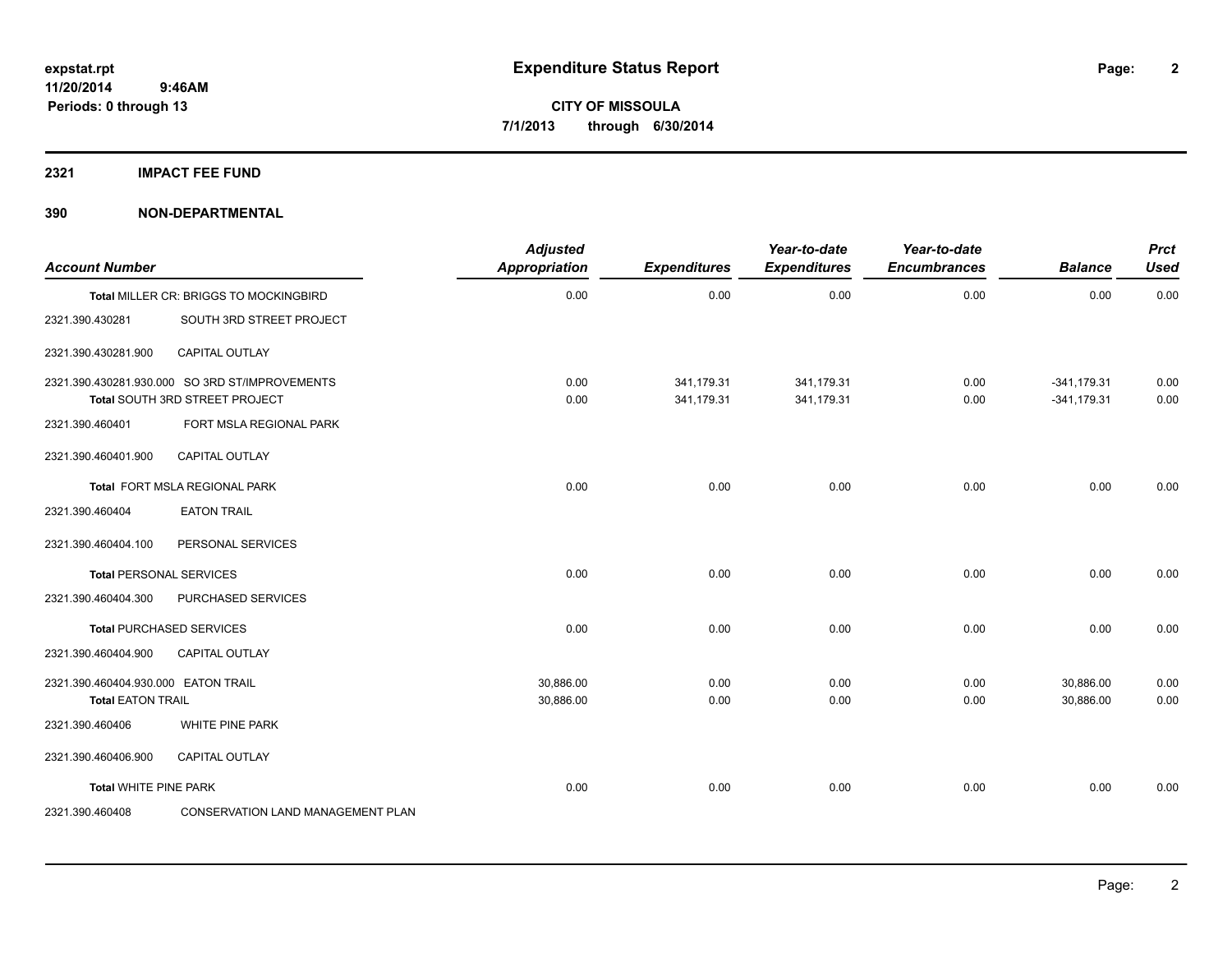**3**

**CITY OF MISSOULA 7/1/2013 through 6/30/2014**

**2321 IMPACT FEE FUND**

### **390 NON-DEPARTMENTAL**

|                                         |                                               | <b>Adjusted</b>      |                     | Year-to-date        | Year-to-date        |                | <b>Prct</b> |
|-----------------------------------------|-----------------------------------------------|----------------------|---------------------|---------------------|---------------------|----------------|-------------|
| <b>Account Number</b>                   |                                               | <b>Appropriation</b> | <b>Expenditures</b> | <b>Expenditures</b> | <b>Encumbrances</b> | <b>Balance</b> | <b>Used</b> |
| 2321.390.460408.900                     | CAPITAL OUTLAY                                |                      |                     |                     |                     |                |             |
| Total CONSERVATION LAND MANAGEMENT PLAN |                                               | 0.00                 | 0.00                | 0.00                | 0.00                | 0.00           | 0.00        |
| 2321.390.460411                         | <b>NMT ADMIN</b>                              |                      |                     |                     |                     |                |             |
| 2321.390.460411.900                     | <b>CAPITAL OUTLAY</b>                         |                      |                     |                     |                     |                |             |
| <b>Total NMT ADMIN</b>                  |                                               | 0.00                 | 0.00                | 0.00                | 0.00                | 0.00           | 0.00        |
| 2321.390.460412                         | PLEASANT VIEW PARK                            |                      |                     |                     |                     |                |             |
| 2321.390.460412.900                     | <b>CAPITAL OUTLAY</b>                         |                      |                     |                     |                     |                |             |
| <b>Total PLEASANT VIEW PARK</b>         |                                               | 0.00                 | 0.00                | 0.00                | 0.00                | 0.00           | 0.00        |
| 2321.390.510000                         | UNALLOCATED IMPACT FEES                       |                      |                     |                     |                     |                |             |
| 2321.390.510000.800                     | OTHER OBJECTS                                 |                      |                     |                     |                     |                |             |
| <b>Total OTHER OBJECTS</b>              |                                               | 0.00                 | 0.00                | 0.00                | 0.00                | 0.00           | 0.00        |
| 2321.390.510000.900                     | CAPITAL OUTLAY                                |                      |                     |                     |                     |                |             |
| 2321.390.510000.930.000 IMPROVEMENTS    |                                               | 2,304,914.00         | 0.00                | 0.00                | 0.00                | 2,304,914.00   | 0.00        |
|                                         | Total UNALLOCATED IMPACT FEES                 | 2,304,914.00         | 0.00                | 0.00                | 0.00                | 2,304,914.00   | 0.00        |
| 2321.390.510110                         | <b>MERCHANT SERVICES</b>                      |                      |                     |                     |                     |                |             |
| 2321.390.510110.500                     | <b>FIXED CHARGES</b>                          |                      |                     |                     |                     |                |             |
|                                         | 2321.390.510110.550.000 MERCHANT SERVICE FEES | 0.00                 | 4,524.40            | 4,524.40            | 0.00                | $-4,524.40$    | 0.00        |
| <b>Total MERCHANT SERVICES</b>          |                                               | 0.00                 | 4,524.40            | 4,524.40            | 0.00                | $-4,524.40$    | 0.00        |
| Total IMPACT FEE FUND                   |                                               | 2,400,000.00         | 582,127.42          | 582,127.42          | 0.00                | 1,817,872.58   | 24.26       |
|                                         | <b>Grand Total</b>                            | 2,400,000.00         | 582,127.42          | 582,127.42          | 0.00                | 1,817,872.58   | 24.26       |